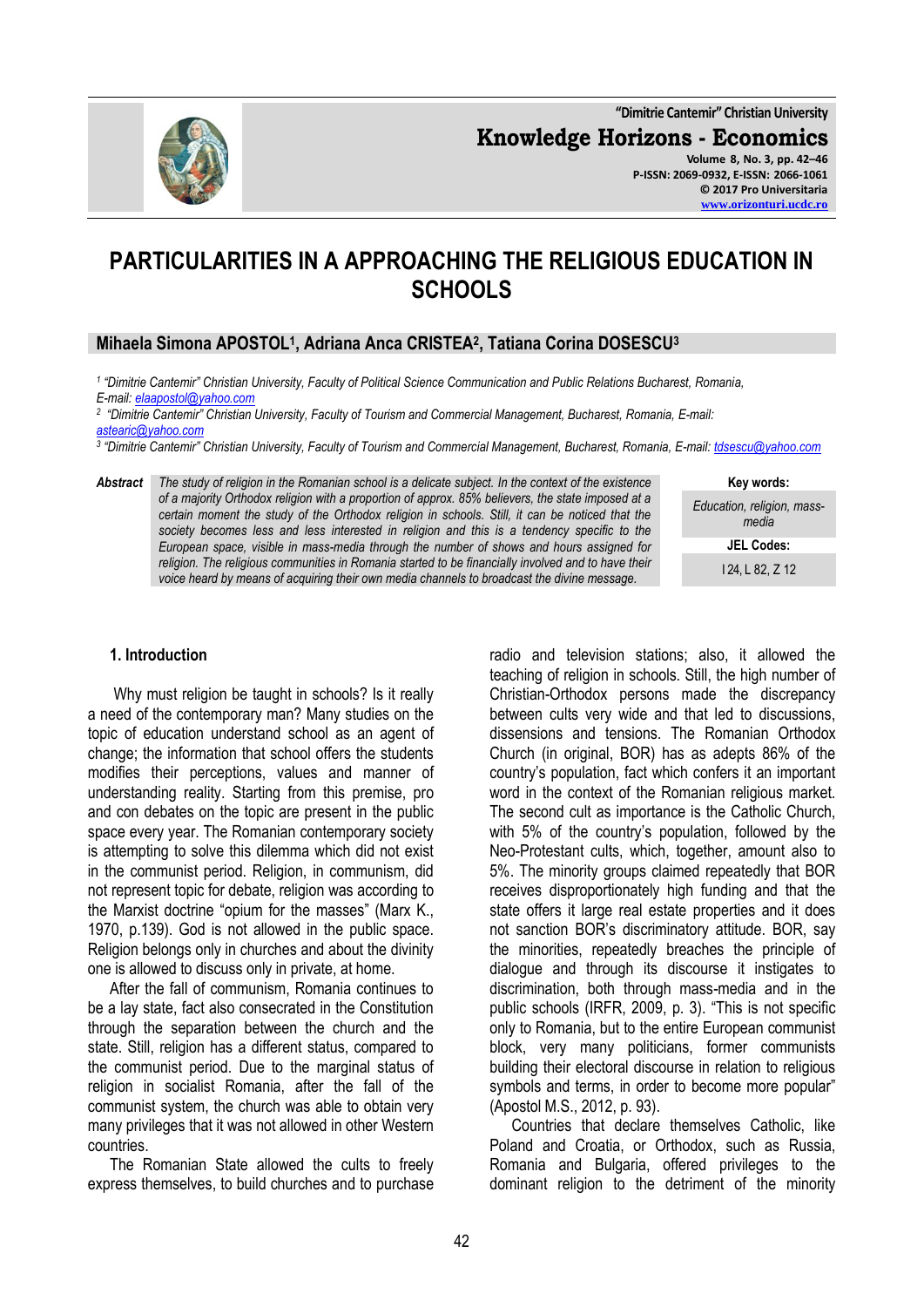religions. In all these countries, the religion of the majority became an object of study in the state schools, compulsory subject for the lower grades.

In Romania, the Government does not demand the presence of religious education in the public schools, attendance to class being optional. The students may be exempt by filling out a written petition. At their choice, the students may opt for other recognized cults, which have the right to teach in the public schools, provided that there are candidates.

#### **2. Religious education in other states/in the world**

In the Western space - French, English, North-American - religious education in the public schools is a subject debated at large. The teaching of religion in schools continues to be considered in the West as "an educational method for the manipulation of the young, unformed minds" (Trigg R., 2007, p. 22).

In the Western space, both North-American and West-European, it cannot be said that the muchdesired separation of the religious and political powers is an absolute reality and an essential fact for democracy. "Even in these countries with secular tradition, the religious dynamics continues to influence the political decisions, until a certain point" (Stan L., Turcescu L., 2007, p. 14).

At the end of the  $20<sup>th</sup>$  century, religion could not be found in the curricula of the North-American schools, giving the impression that the subject had no relevance in the social life of the rural and urban communities. A careful research of the school materials on this topic showed the reticence with which the topic was approached, and if it were presented, the information offered was stripped of the religious emotional weight. Different religious holidays were presented to the students as simple beautiful events about the historical event, carefully eliminating anything that could remind of the religious content of the story. Rituals consecrated in the American tradition, such as "Thanksgiving had the same fate, the religious messages being altered in order to respond to the different pressures exercised by the political real, civil society or other cults, all who consider themselves harmed in one way or another by the religious message" (Viteritti P. J., 2007, p. 87).

Still, at the beginning of the 21<sup>st</sup> century, one can notice a change of position of the educational institutions regarding the interest for religious education in the American schools, "fact also underlined by the attention certain editors give the religious subject, increasing the number of publications dedicated to students" (Viteritti P. J., 2007, p. 88). Of course, "religion will continue to be presented as a retrograde and repressive subject, often describing tense episodes

in the history of the church and of the manner in which, until the end of the  $19<sup>th</sup>$  century, the majority was persecuting the religious minorities" (Viteritti P. J., 2007, p. 88).

An opinion poll performed in 2000 by *People for the American Way* illustrates the fact that 68% of the population considered that the evolutionist ideas and the religious creationist ideas are perfectly compatible. "In 2004, *CBS News*, following the answers received concluded that 60% of the population agrees with the teaching in school of both the evolutionist theories and the creationist doctrine, and 37% of the respondents favored the religious theories" (Viteritti P. J., 2007, p. 89).

The pro and con approach regarding teaching the two theories lays on the shoulders of the teachers who share different opinions regarding the teaching of the creationist or the evolutionist theories. While certain teachers have an extreme position and consider that attacking Darwin's evolutionist theories constitute an insult against science and the contemporary man, others believe that in school science should be taught, and not religion, but admit there are very many mysterious things to which science does not find answers, while other teachers have an ambivalent approach, which does not wish to draw borders, leaving this dilemma at the latitude of parents and the traditions inherited by them. The permanent dialogue with the parents and the organizations connected to the schools determined the teachers to have a looser vision, closer to the people they are in daily contact with, with respect to this issue, in contrast with the attitude of no direct involvement of politicians, editors, the scientific community and, not least, of the religious community. Each of these communities defends its own values and starts from a reality that justifies their interests, forgetting in this process about the interests of the student (Murray T. R., 2007, p.2).

At the same time, the protestant religions continue a form of missionary activity in the countries of South Africa. The American missionary teachers coming to Africa to teach English to children in the state schools blend education with Christian religion. The teachers present the biblical texts as usual course support, but, at the same time, broadcast the Christian message by means of the texts presented. Of course, the protestant missionaries consider that the power of the Bible is able to transform for the good and to save the world with the help of the divine message. Thus, the teachers, through the texts taught in English, by means of the Christian rituals practiced daily, such as prayer and making a cross, by the power of the teacher's example, induce the Christian morals as behavior norm to the African children. These practices are debatable from the point of view of the secular Western schools, which consider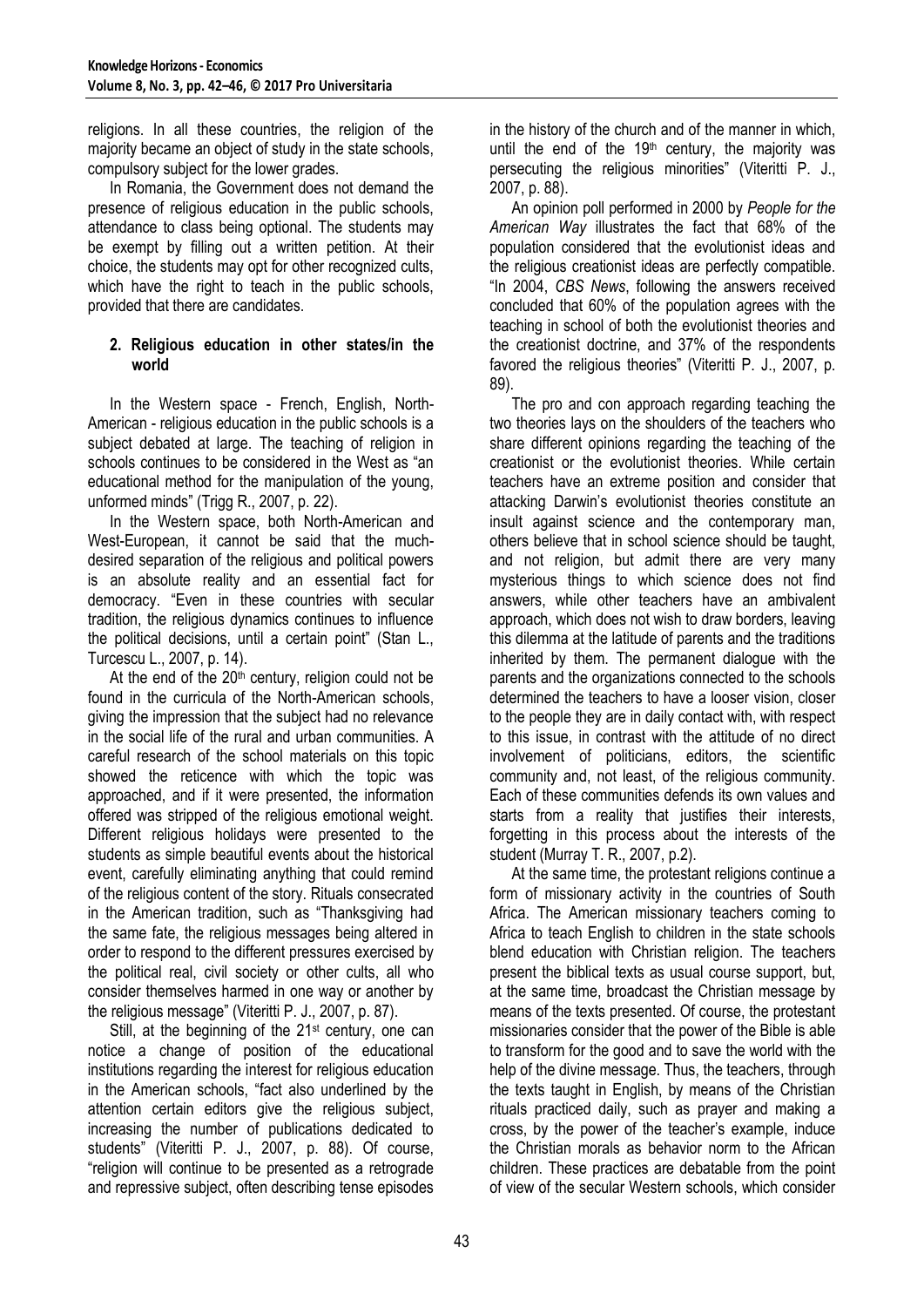an intrusion in the private and public life of those states. The Euro-centrist discourse that these missionaries carry with them alters the manner of educating the students, but deeply changes the ethnographic structure and the fundamental myths of the respective society, leading towards a form of cultural colonization.

Education, consider the secular people, was and is an important factor in the development of the contemporary society; the moving of the religious discourse from schools and the public space to the private space, at home, is not synonym with the disappearance of religion, but represents a personal choice of each individual, to choose his own values. "Religious plurality represents the recognition of the multitude of faiths and traditions, not only the unilateral, dominant and unequivocal discourse of a single religion with superior qualities, which to monopolize the public space" (Stambach A., 2009, p.3).

## **3. Religious education in the Romanian schools**

*"The religion class"* in the Romanian state schools became a highly debated subject in the public space. Pro and con sides attempt to impose their viewpoint on the manner of teaching, on the need of inclusion in the school curricula, on the fact that it is an outdated subject or a useless subject that models the spirit of the children etc.

The topic of discrimination against the other cults is constantly present in the public space, mainly due to the disproportion existing in the social texture, the high number of Christian-Orthodox believers, in comparison with other cults existing on the Romanian territory. The number of religions officially recognized in Romania is considered low by the international institutions, even though there is no legislation to prevent it. Still, the recognition system of the religious groups is complex and considered strongly bureaucratic.

Thus, a difference is made between three types of organizations: religious groups, religious associations and religious cults. The religious groups are groups of persons who share the same faith, but are not exempt from taxes and do not benefit of the state's aid. The religious associations are legal entities and do not benefit of funding from the government, but only of limited tax exemptions. In Romania there are recognized 18 cults: the Romanian Orthodox Church, the Serbian Orthodox Bishopric in Timisoara, the Roman-Catholic Church, the Greek-Catholic church, the Christian Russian Orthodox Old Rite Church, the Reformed Protestant Church, the Christian Evangelical Church, the Romanian Evangelical Church, the Evangelical Church of Augustan Confession, the Lutheran Evangelical Church – Presbyterian Synod, the Unitarian Church in Romania, the Baptist Church, the

Penticostal Church, the Seventh-Day Adventist Church, the Armenian Church, the Jewish Community, and the Muslim Community and Jehovah's Witnesses.

The recognized cults are eligible to receive governmental support, according to the percept of population they represent. They have the right to establish schools, to teach religion in the public schools where they have adepts and they receive funding to erect places of worship. Also, the state may pay the salaries of the clergy and their housing expenses. The law allows them to request broadcasting licenses and they can broadcast religious shows on the radio and television (IRFP, 2012, p.5).

With a population of 19,98 million inhabitants, according to the Statistical Yearbook of Romania 2014 and on the basis of the last census, a percent of 86.8% of the population declared that they belong to Romanian Orthodox Church and to the Serbian Orthodox Bishopric in Timisoara. The Roman-Catholic church represents 4.7% and the Greek-Catholic church less than 1%. The Greek-Catholic church considers that this percent does not reflect reality, claiming that the correct percent is 3.6%. The Christian Russian Orthodox Old Rite Church, the Reformed Protestant Church comprise 701,077 worshippers, the Christian Evangelical Church – 44,476, the Romanian Evangelical Church – 18,178, the Evangelical Church of Augustan Confession – 8,716, the Lutheran Evangelical Church – Presbyterian Synod –  $27,112,$ the Unitarian Church in Romania – 66,944, the Baptist Church – 126,639, the Pentecostal Church – 324,462, the Seventh-Day Adventist Church -126,639, the Armenian Church - 383, the Jewish Community – 6,057, the Muslim Community – 67,257 ( G.R., D.R.I.).

It is also important to mention the percent in which these religions and nationalities are found in the different areas of the country, in order to realize why in certain areas there is a media concentration, while in other areas the space is more weakly represented by certain cults. Following the statistical research, it is established that there are representatives of the cults spread in the entire country, but a certain concentration can be seen in some regions. The majority of the Catholic, Greek-Catholic and Protestant believers are in Transylvania, but there are groups of Greek-Catholics also in Bucharest, Banat and Crişana; also, there is a concentration of Catholics and protestants in Bacău County. In the census of 2002, the geographical distribution of the Roman-Catholic population presented as follows: in Harghita – 212,937 believers, Bacău – 19,618, Covasna – 80,432, Timiş – 72,094, Satu-Mare – 66,247, Neamţ -60,483 (IRFR 2009).

The members of the Reformed, Protestant, Roman-Catholic, Unitarian and Lutheran in Transylvania are, in majority, of Hungarian nationality. The members of the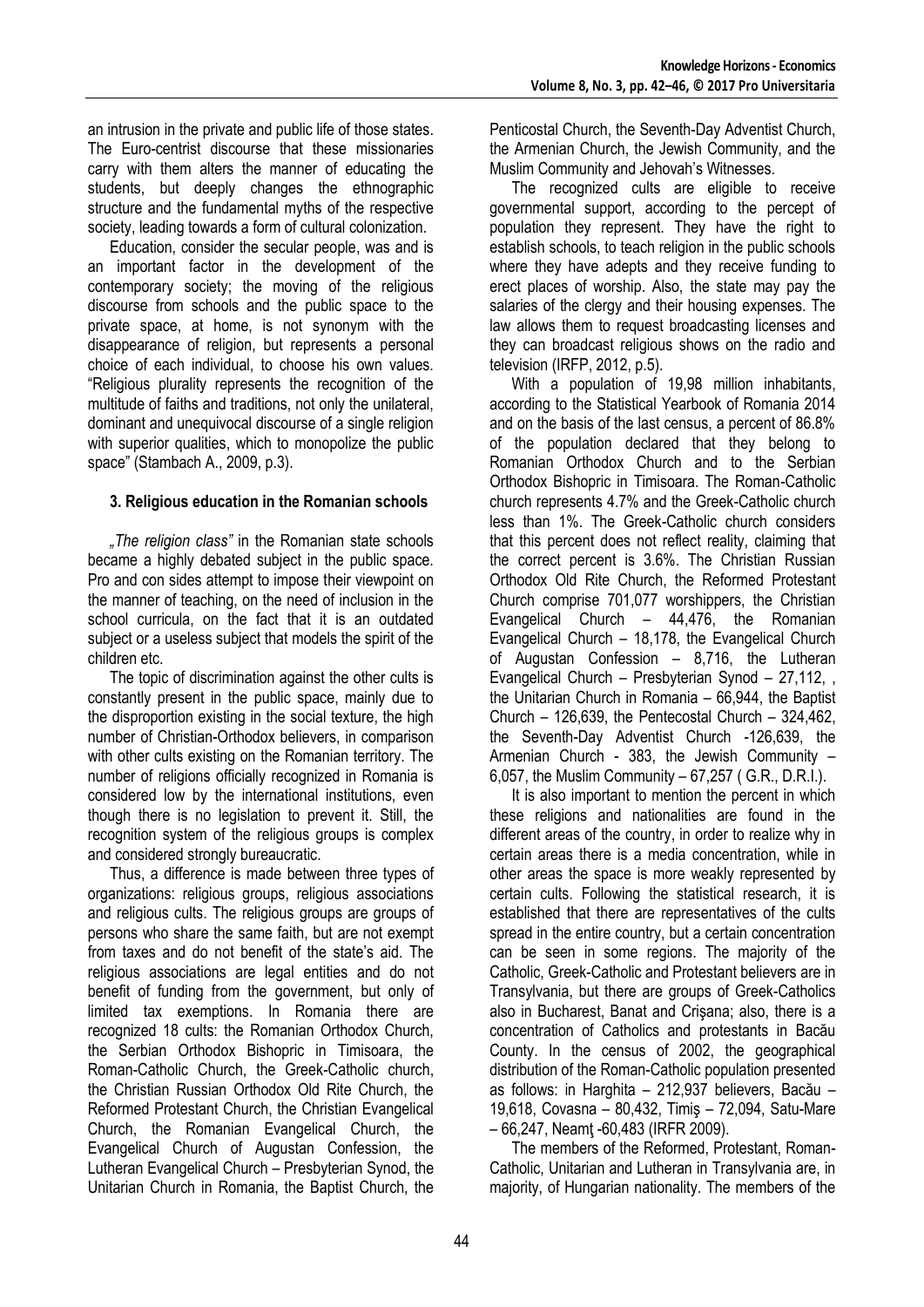Orthodox Old Rite Church are lipoveni and they live in Moldova and Dobrogea. Also in Dobrogea live most Muslims. The ethnic Ukrainians Orthodox or Greek-Catholic are in the North-West, the Orthodox Serbian nationals in Banat area, and the Armenians are concentrated in Moldova and in the south of the country (IRFR 2009). Following the opinion polls, it was established that the great majority of respondents - 85% - declared that they believe in the existence of God. Still, only 1% of the population of Romania declared going to church every day, 3% several times a week, 19% once a week, 17% several times a month, 5% once a month and 34% declared that they go only for holidays: Christmas or Easter, 9% go less than once a year, 11% do not ever go and, still, 83% of the Romanians consider the church as the institution they trust most (IRFR 2009).

"[…] look, we witness the perverting of some of us with the illness of secularity, which indicates the religion class as being an instrument of stress and discrimination and which, as a consequence, invokes its removal and elimination from around our children, because they could be contaminated by the ghost of indoctrination and bigotry or pietism! And this would be in opposition with the modern state of the youngster, bombarded by other less Christian subjects, sciences, currents, doctrines and educational instruments, such as those of the television or computer, isn't it?!..." (Gombos S., 2014).

Increasingly more, voices emerge, stating that "after numerous polemics, scandals and complaints of the parents, religion was removed from the school curricula as compulsory subject, remaining only in the form of an optional class. Thus, one of the problems was solved. Still, we face a second, discrimination. Religious discrimination, between Orthodoxy, the majority, and the other religious cults, the minority. The only religious cult taught in the schools in Romania is Orthodoxy. Indeed, those of other faiths may choose to not attend the religion class, but discrimination remains present – why is only Orthodoxy taught? Why is the option not offered to the other cults to teach in schools about their own religion? Orthodoxy is a monopole which does not observe the equality between all religious cults" (Reut S., 2012).

In fact, Romania and BOR have been repeatedly accused by the domestic minority religious communities and by international organizations that they practice discriminatory tactics and instate the Orthodox religious monopoly on the entire territory. Some journalists warn that these discriminatory tendencies may deepen in the context of the political interests.

The Romanian political elite chose a modified variant of the pluralist model and of the state-church relationship. Both the political actors and the minorities understand differently the religious pluralism and pluralism understood by the religious minorities is closer to the democratic ideal that to the quasipluralism managed by the politicians. This system is defectively managed due to the burdening bureaucracy, necessary to record new religious forms and to the fact that the Orthodox Church is favored by the political, both at the formal and the informal levels (Stan L., Turcescu L., 2007, p.4).

Still, it can be noticed that society becomes less and less interested in religion and this is a tendency specific to the European space, visible in mass-media through the number of shows and hours assigned for religion, due to the fact that religious shows do not have a high number of viewers. Establishing which determined the religious communities to become financially involved and to have their voice heard by means of acquiring their own media channels to broadcast the divine message. After the fall of the communist regime in Romania, the religious organizations started to compete for supremacy on the religious market in Romania.

## **Conclusion**

It is quite difficult to find a solution in what concerns the study of religion in the Romanian school. The state, respectively the Ministry of Education, attempted to solve this problem by introducing the written agreement through which the students, on the basis of consulting their parents, to decide if they want to study religion in school. Contrary to the expectations, the decision was in favor of the Orthodox religion classes in school in a proportion of more than 85%.

Still, the religion classes have a low level of attractiveness, the students mainly accepting them as a consequence of the decision imposed by the parents.

We consider that the religious moral rules must be adapted to the target-group and transmitted in an agreeable manner in order to fulfill their educational role in the development of the new generations. The church, together with the school, has a decisive role in the development of the individual's conscience, in finding a way in life. Any institutional approach in this field must be followed by a careful process of monitoring and assessment in view of adapting the methods to the context of a communication society, dominated by multiculturalism.